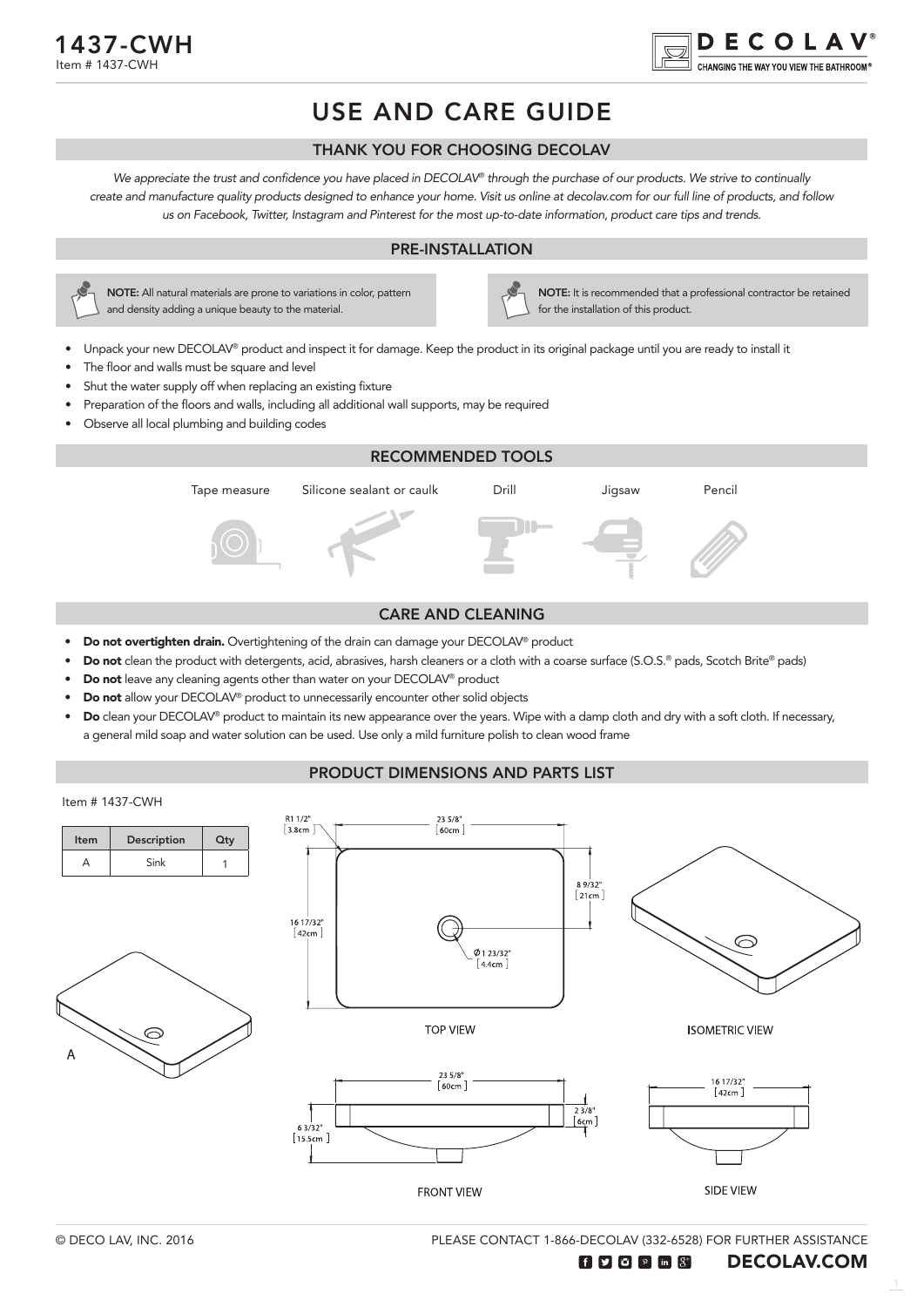

#### ASSEMBLY INSTRUCTIONS



NOTE: Use DECOLAV® drain item # 9295-CP/SN/PN, or # 9297-CP/SN/PN. DECOLAV® cannot guarantee against leakage with other manufacturer drains.

#### BEFORE YOU BEGIN

- Prior to installation, unpack your new DECOLAV® product and inspect it. Keep the product in its original package until you are ready to install it
- Shut the water supply off when replacing an existing fixture
- Observe all local plumbing and building codes
- It is recommended that this installation be done with a minimum of two people. Do not install this fixture alone

## 1 UTILIZING THE CUTOUT TEMPLATE

- Affix provided template to countertop at desired location
- Mark guidelines on countertop in several places
- Drill a clearance hole approximately ¼" to ½" inside the perimeter line of the template
- Cut opening following the perimeter line of template
- Check for cutout alignment by placing lavatory in desired mounting position



NOTE: Use DECOLAV® decorative bottle trap item # 9102-CP/SN/PN to complete your new look.

Figure 1

### 2 INSTALLING YOUR SEMI-RECESSED LAVATORY

- Apply sealant around the underside of rim near the edge as shown
- Carefully lower Lavatory in place, align, and press firmly
- Wipe off excess sealant
- Allow sealant to set before proceeding to install drain, waste system, faucet and water supply according to manufacturer's installation instructions. NOTE: DO NOT OVER TIGHTEN THE DRAIN. MAY RESULT IN DAMAGE
- Check for leakage